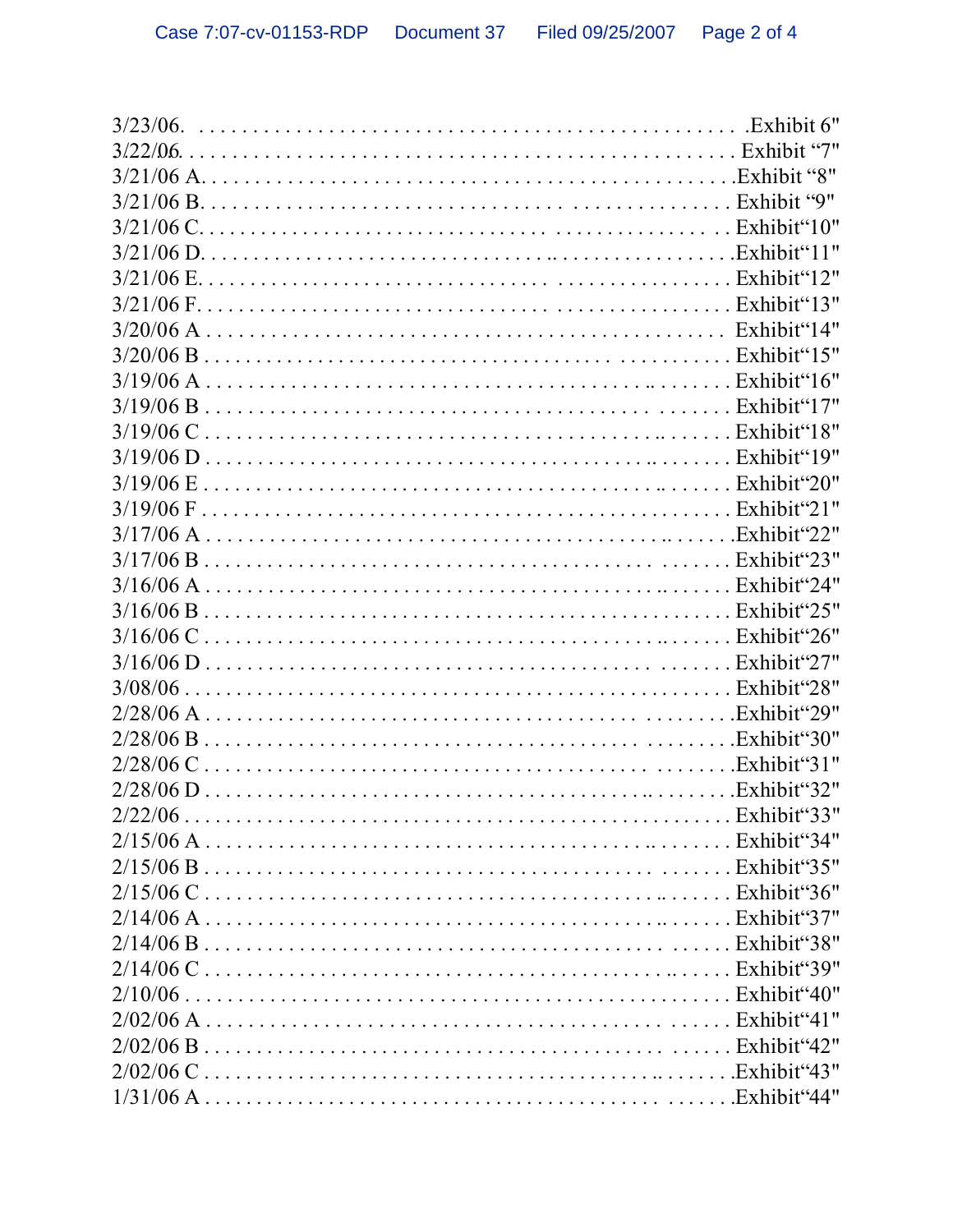S/ T. Blake Liveoak T. Blake Liveoak, Esquire Attorney for Plaintiffs

## **OF COUNSEL:** COLLINS, LIVEOAK & BOYLES, P.C. 2021 Morris Avenue, Suite 200 Birmingham, Alabama 35203 (205) 324-1834 phone (205) 324-1846 fax tbl@clbpc.com